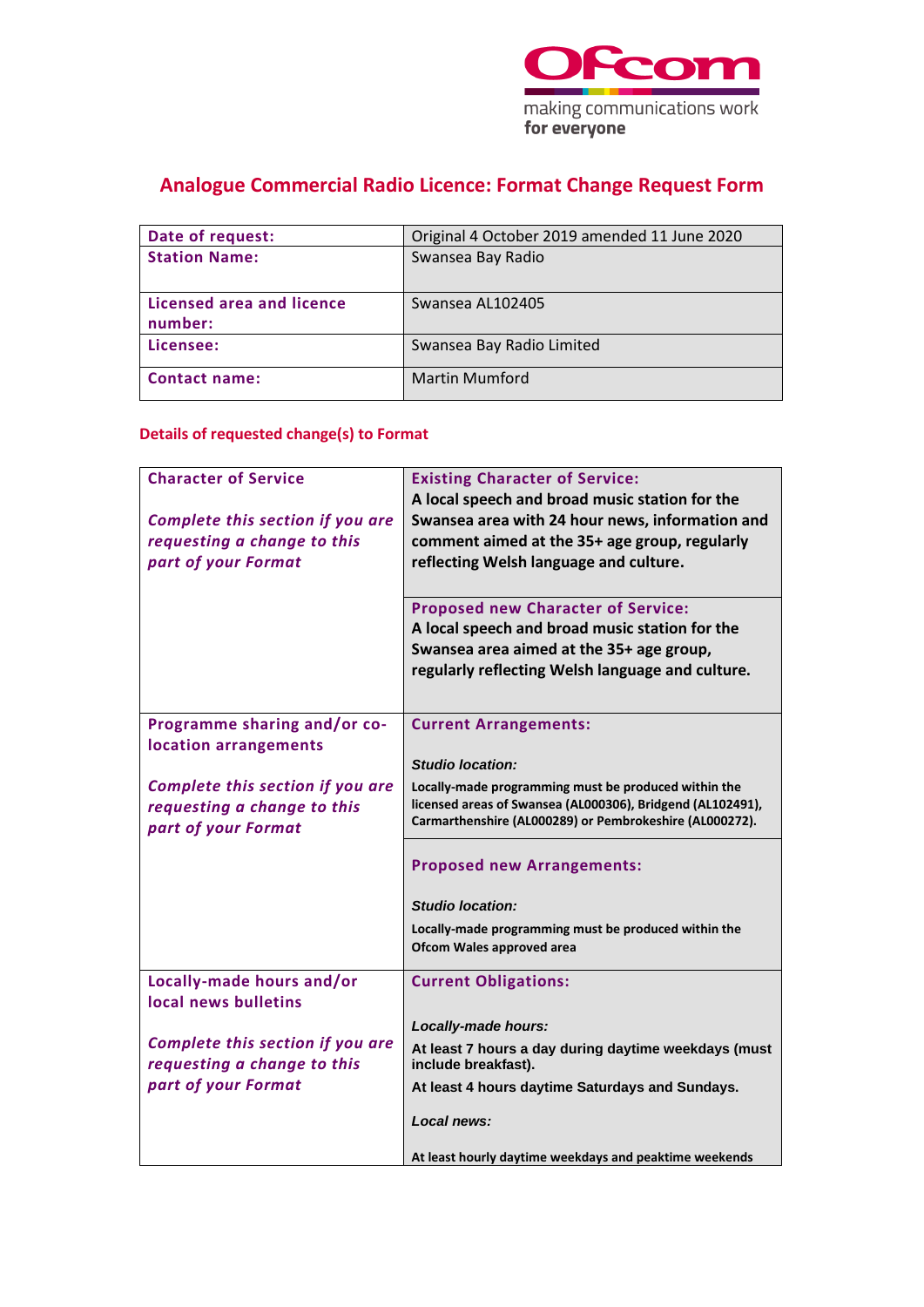| Proposed new obligations:                                         |
|-------------------------------------------------------------------|
| Locally-made hours:                                               |
| At least 3 hours per day during daytime weekdays                  |
| Local news:                                                       |
| At least hourly during daytime weekdays and<br>peaktime weekends. |
|                                                                   |

The holder of an analogue local commercial radio licence may apply to Ofcom to have the station's Format amended. Any application should be made using the layout shown on this form, and should be in accordance with Ofcom's published procedures for Format changes. 1

Under section 106(1A) of the Broadcasting Act 1990 (as amended), Ofcom may consent to a change of a Format only if it is satisfied that *at least* one of the following five statutory criteria is satisfied:

- *(a) that the departure would not substantially alter the character of the service;*
- *(b) that the departure would not narrow the range of programmes available by way of relevant independent radio services to persons living the area or locality for which the service is licensed to be provided;*
- *(c) that the departure would be conducive to the maintenance or promotion of fair and effective competition*
- *(d) that there is evidence that, amongst persons living in that area or locality, there is a significant demand for, or significant support for, the change that would result from the departure; or*
- *(e) that (i) the departure would result from programmes included in the licensed service ceasing to be made at premises in the area or locality for which the service is provided, but (ii) those programmes would continue to be made wholly or partly at premises within the approved area (as defined in section 314 of the Communications Act 2003 (local content and character of services)).*

Only one of these five criteria need be satisfied in order for Ofcom to consent to the proposed change. However, even if Ofcom is of the opinion that the proposed change satisfies one or more of the statutory criteria, there may be reasons (depending on the particular circumstances of the case) why Ofcom may not consent to the proposed change. The additional criteria to which Ofcom will have regard when exercising this discretion can be found on our website.<sup>2</sup>

<sup>&</sup>lt;sup>1</sup> Available at https://www.ofcom.org.uk/ data/assets/pdf file/0024/87405/The-regulation-of-[Format-changes.pdf](https://www.ofcom.org.uk/__data/assets/pdf_file/0024/87405/The-regulation-of-Format-changes.pdf)

<sup>&</sup>lt;sup>2</sup> At https://www.ofcom.org.uk/ data/assets/pdf\_file/0024/87405/The-regulation-of-Format[changes.pdf](https://www.ofcom.org.uk/__data/assets/pdf_file/0024/87405/The-regulation-of-Format-changes.pdf)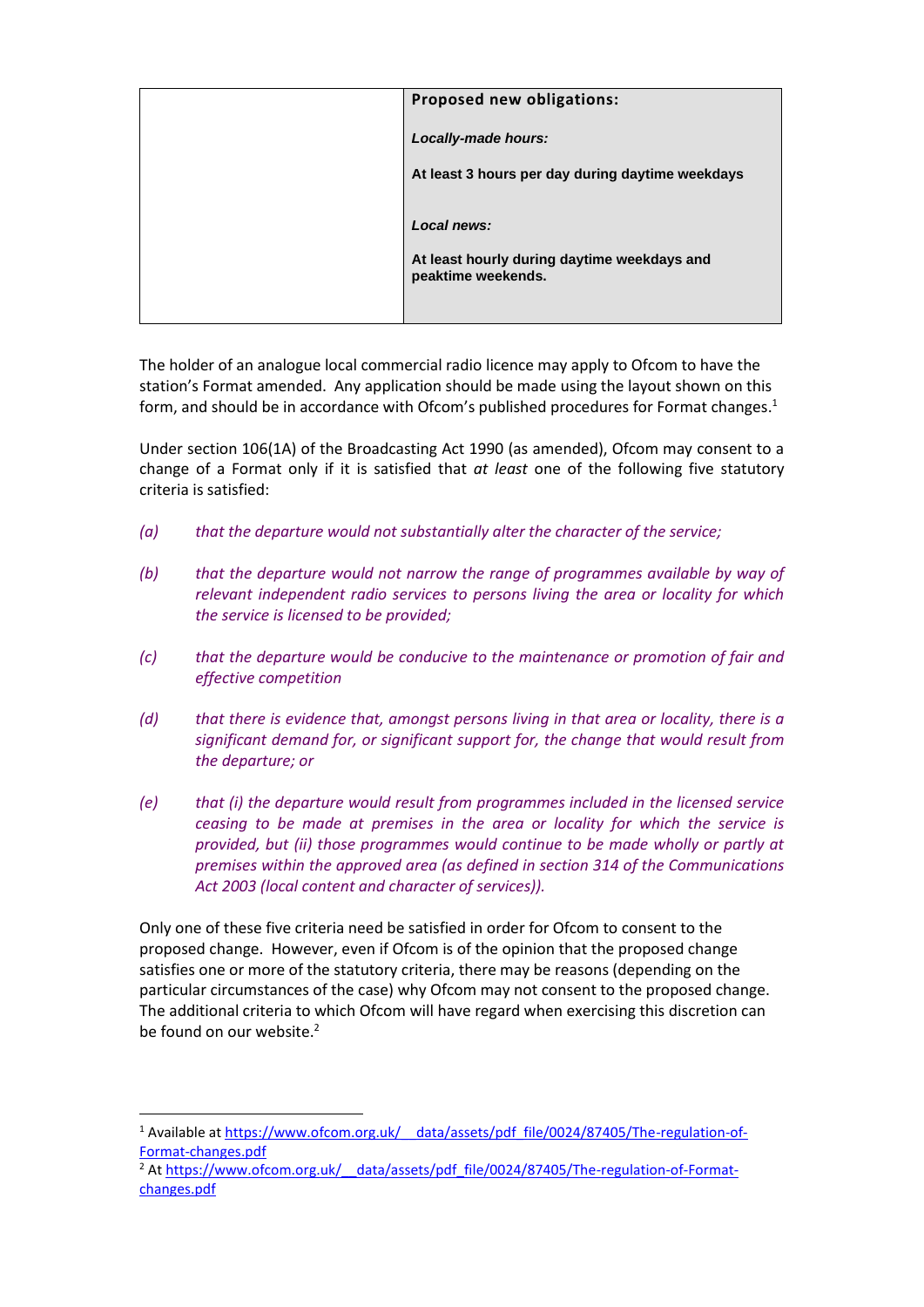Applicants should note that, under section 106ZA of the same Act (as amended), a proposed change that *does not* satisfy the first or last of these criteria (i.e. a change that Ofcom considers *would* or *could* substantially alter the character of the service, or does not relate to the origin of locally-made programmes) must, if it is to be considered further under any of the other three criteria, be consulted upon.

In the event that Ofcom receives a request for Format change and considers that criterion (a) or (e) is *not* satisfied, it will seek confirmation from the applicant as to whether it wishes to proceed with the request (and, if so, whether it wishes to amend or replace its submission in light of the necessity to make it public).

This application is made under section (a) and (b) as we do not believe our request will alter the character of the service.

In relation to the change we are requesting to the character of service this brings the service into line with the three other local services it shares the majority of programming with (Bridgend, Pembrokeshire and Carmarthenshire).

Removing the currently broadcast Sky News at off-peak times is not material to the audience since numerous other sources of international news are available on stations available in the area. Additionally, Sky News is compiled at a UK level and its continued inclusion in our output can at times deliver audio to a news agenda which is inconsistent with devolved matters in Wales.

We will continue to provide local weather and travel information and our local presentation team will continue to comment on numerous items of local appeal.

Proposed changes to studio location and locally made hours are consistent with the latest Ofcom localness guidelines

**Please provide any additional information and/or evidence in support of the proposed change(s) below. In particular, the applicant may wish to outline how they see that the proposed change fits within Ofcom's published Format change request policy<sup>3</sup> and also Ofcom's Localness guidance, which includes our co-location and programme sharing policy. 4**

#### *Notes*

# Ofcom may approve a change under any of criteria (b) to (d) without consultation, or after a consultation of less than 28 days, if Ofcom considers that to hold a consultation at all, or for 28 days or more, would result in a delay that would be likely to prejudice the interests of the licensee. Ofcom may also remove for the purposes of consultation any confidential information submitted by the licensee.

#### **Data Protection**

<sup>&</sup>lt;sup>3</sup> Available at https://www.ofcom.org.uk/ data/assets/pdf\_file/0024/87405/The-regulation-of-[Format-changes.pdf](https://www.ofcom.org.uk/__data/assets/pdf_file/0024/87405/The-regulation-of-Format-changes.pdf)

<sup>4</sup> Available at<http://stakeholders.ofcom.org.uk/broadcasting/radio/localness/>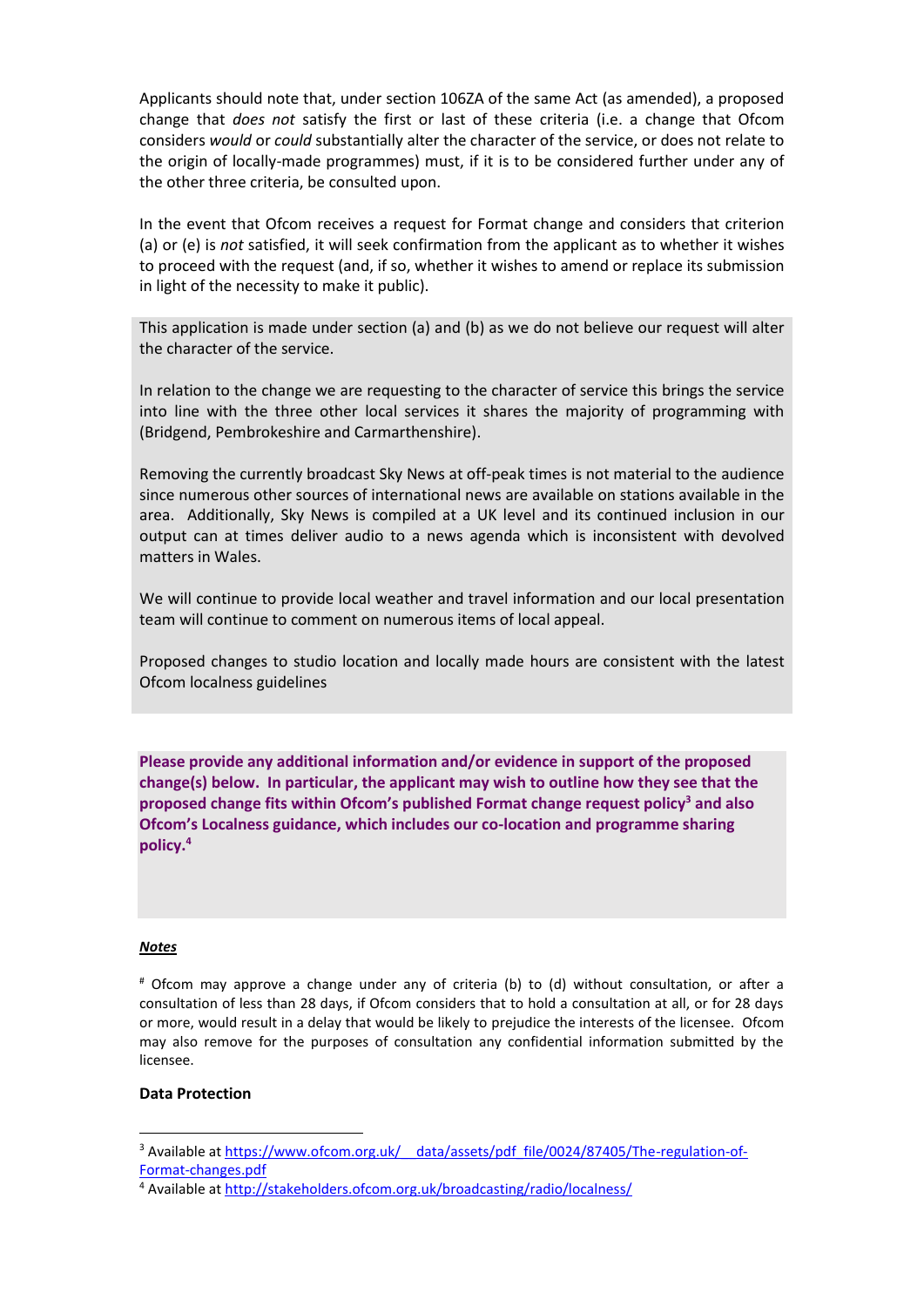We require the information requested in this form in order to carry out our licensing duties under the Broadcasting Act 1990, Broadcasting Act 1996 and Communications Act 2003. Please see Ofcom's General Privacy Statement [www.ofcom.org.uk/about-ofcom/foi](http://www.ofcom.org.uk/about-ofcom/foi-dp/general-privacy-statement)[dp/general-privacy-statement](http://www.ofcom.org.uk/about-ofcom/foi-dp/general-privacy-statement)</u> for further information about how Ofcom handles your personal information and your corresponding rights.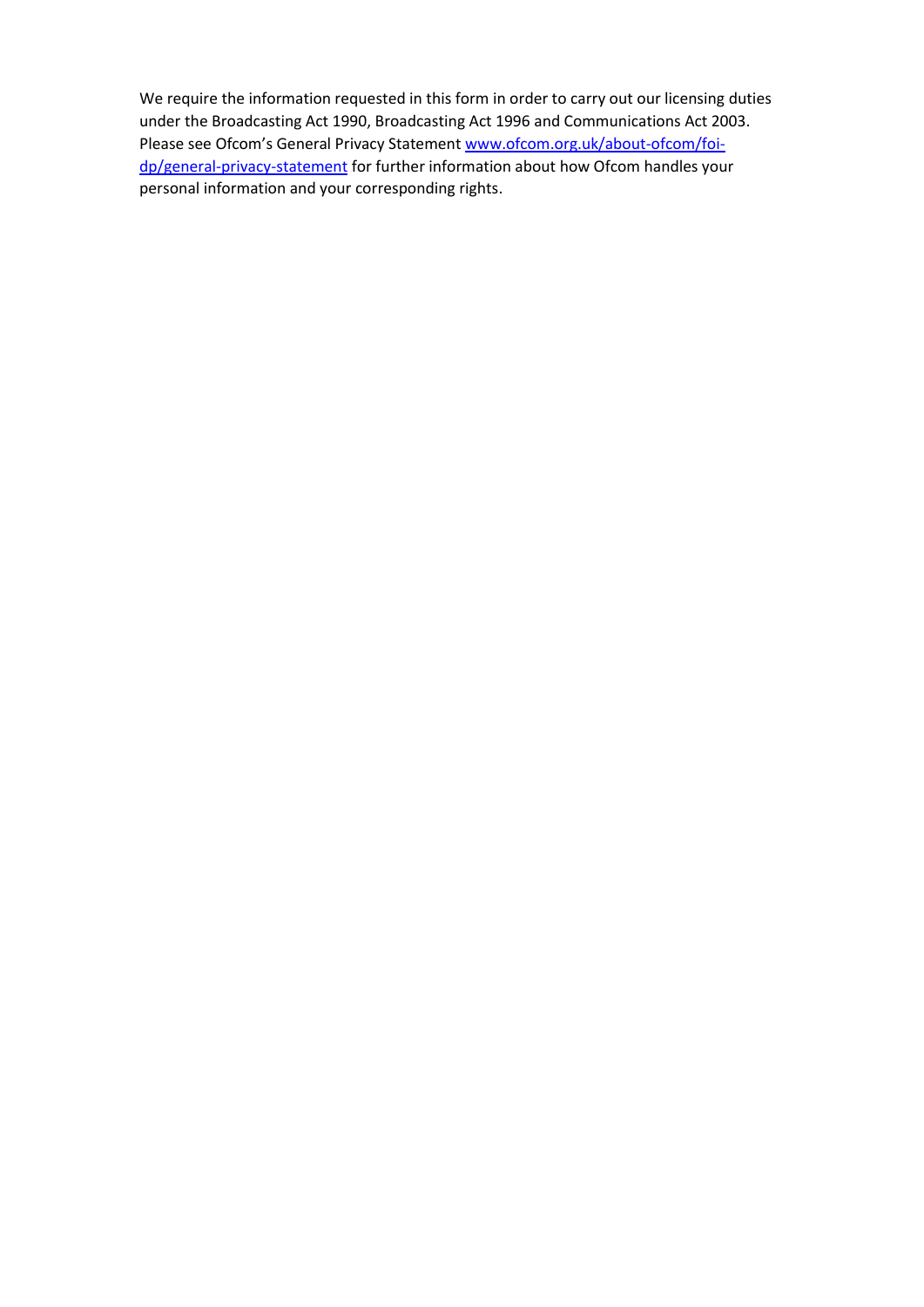# Ofcom notes on the request

# **Statutory requirements**

This request relates to the FM licence for Swansea held by Swansea Bay Radio Limited ('SBR'), currently broadcasting as 'Swansea Bay Radio'.

Every FM local commercial radio station is required to broadcast a service which complies with a defined 'character of service', and also a certain amount of locally-made programming and local news. These requirements are specified in its Format. Locally-made programmes are those made within a station's licensed area or, where Ofcom has approved a wider area relating to that station, that 'approved area.'

SBR has requested the following changes to the Format of the Swansea licence:

- To change the 'character of service' from: *"A local speech and broad music station for the Swansea area with 24 hour news, information and comment aimed at the 35+ age group, regularly reflecting Welsh language and culture"* to: *"A local speech and broad music station for the Swansea area aimed at the 35+ age group, regularly reflecting Welsh language and culture."*
- To reduce the volume of locally-made programming hours from at least seven hours per day during daytime weekdays (must include breakfast) and at least four hours during daytime on Saturdays and Sundays to three hours per day during weekday daytimes, with none at weekends.
- To broadcast the locally-made programming hours from anywhere within the approved area of Wales.

These proposed changes would change the character of service as set out in the Format of the licence, and accordingly can be agreed only if Ofcom is satisfied in regard to one of the statutory criteria set out in section 106(1A) of the Broadcasting Act 1990 (as set out in the request, above).

If we are satisfied in relation to one of the statutory criteria, we are then able to decide whether or not to approve the request, taking account of our published policy criteria.

# **Assessment**

### Proposed change to 'character of service'

With the regard to the proposed change to the 'Character of Service', we were satisfied in relation to section 106(1A)(a) of the Broadcasting Act 1990, that the change would not substantially alter the character of the service.

This was on the basis that the licensee would continue to be required to provide a mainstream music station for over-35s with an obligation to provide local news and information for Swansea in a manner that is consistent with Ofcom's published localness guidelines, with an obligation to regularly reflect Welsh language and culture.

We were also satisfied that there were no policy grounds upon which to reject this request, taking account of ou[r published policy criteria](https://www.ofcom.org.uk/__data/assets/pdf_file/0024/87405/The-regulation-of-Format-changes.pdf) on Format changes. In particular, for the reason set out above, we were satisfied that the extent of the impact of the change on the character of the Swansea Bay Radio service would be limited.